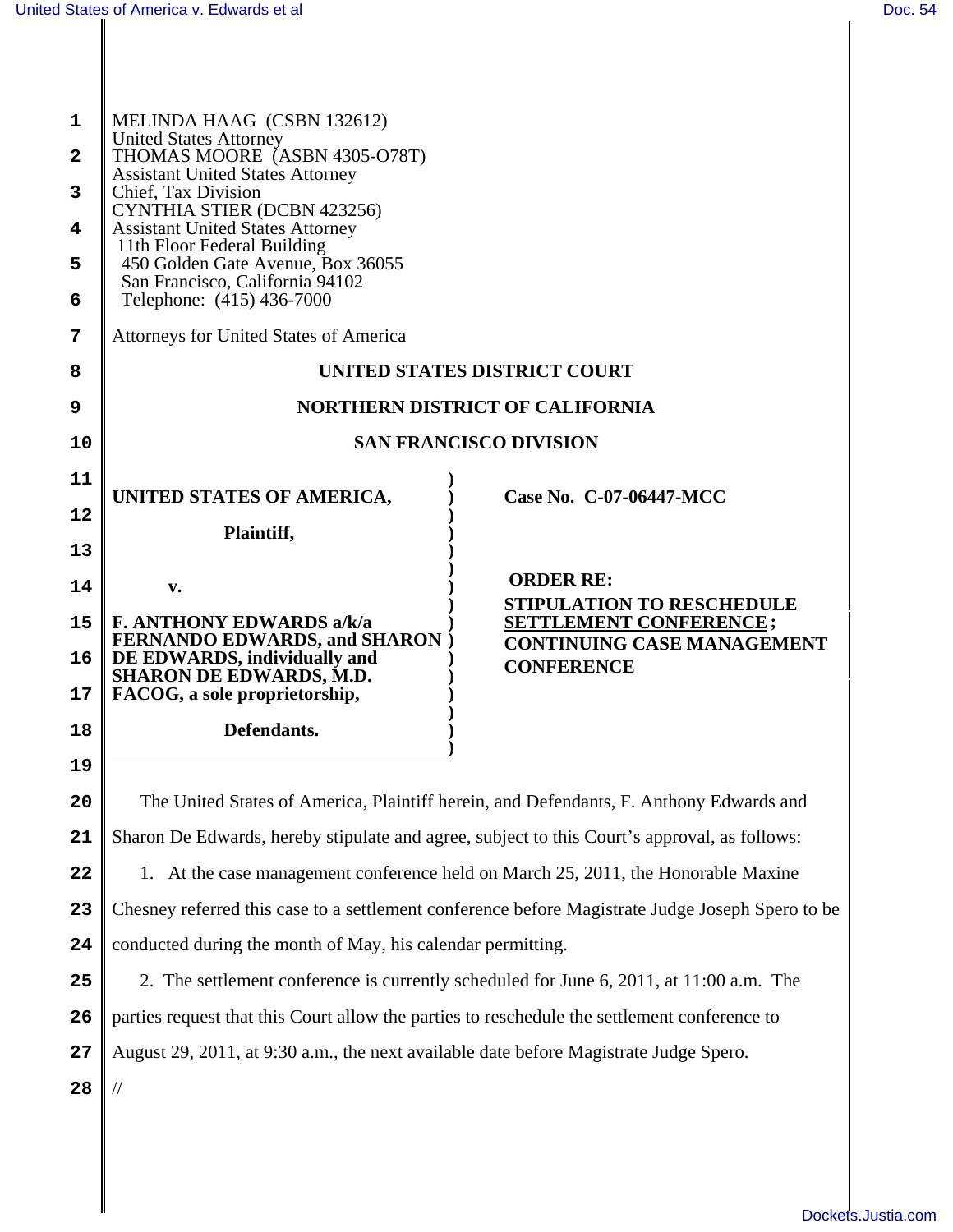| 1                       | 3. This request is being made to allow counsel for the United States to prepare for an                                                                |  |
|-------------------------|-------------------------------------------------------------------------------------------------------------------------------------------------------|--|
| $\overline{\mathbf{2}}$ | upcoming criminal tax trial. The undersigned counsel for the government is very familiar with                                                         |  |
| 3                       | this case.                                                                                                                                            |  |
| 4                       |                                                                                                                                                       |  |
| 5                       | Respectfully submitted,                                                                                                                               |  |
| 6                       | <b>MELINDA HAAG</b><br><b>United States Attorney</b>                                                                                                  |  |
| 7                       | Dated: June 1, 2011:<br>/s/                                                                                                                           |  |
| 8                       | <b>CYNTHIA STIER</b><br>Assistant U.S. Attorney                                                                                                       |  |
| 9                       | Attorneys for the United States of America                                                                                                            |  |
| 10                      |                                                                                                                                                       |  |
| 11                      | DATED: June 1, 2011<br>/s/                                                                                                                            |  |
| 12                      | <b>F. ANTHONY EDWARDS</b><br>2121 N. California Blvd.                                                                                                 |  |
| 13                      | Suite 290<br>Walnut Creek, CA 94596                                                                                                                   |  |
| 14                      |                                                                                                                                                       |  |
| 15                      | SO ORDERED; it is further ORDERED that the Case Management Conference scheduled for                                                                   |  |
| 16                      | August 12, 2011 is hereby CONTINUED to September 30, 2011, with a joint Case Management<br>Conference statement due no later than September 23, 2011. |  |
| 17                      |                                                                                                                                                       |  |
| 18<br>19                | Rafine DA PL<br>June 2, 2011<br>Dated:                                                                                                                |  |
| 20                      | UNITED STATES DISTRICT JUDGE<br><b>JOSEPH</b>                                                                                                         |  |
| 21                      |                                                                                                                                                       |  |
| 22                      |                                                                                                                                                       |  |
| 23                      |                                                                                                                                                       |  |
| 24                      |                                                                                                                                                       |  |
| 25                      |                                                                                                                                                       |  |
| 26                      |                                                                                                                                                       |  |
| 27                      |                                                                                                                                                       |  |
| 28                      |                                                                                                                                                       |  |
|                         | US v. F. Anthony Edwards,<br>et ux., Stip. to Reschedule Settlement<br>$\overline{2}$<br>Conference, Case No. C-07-06447-MCC                          |  |

║

 $\parallel$